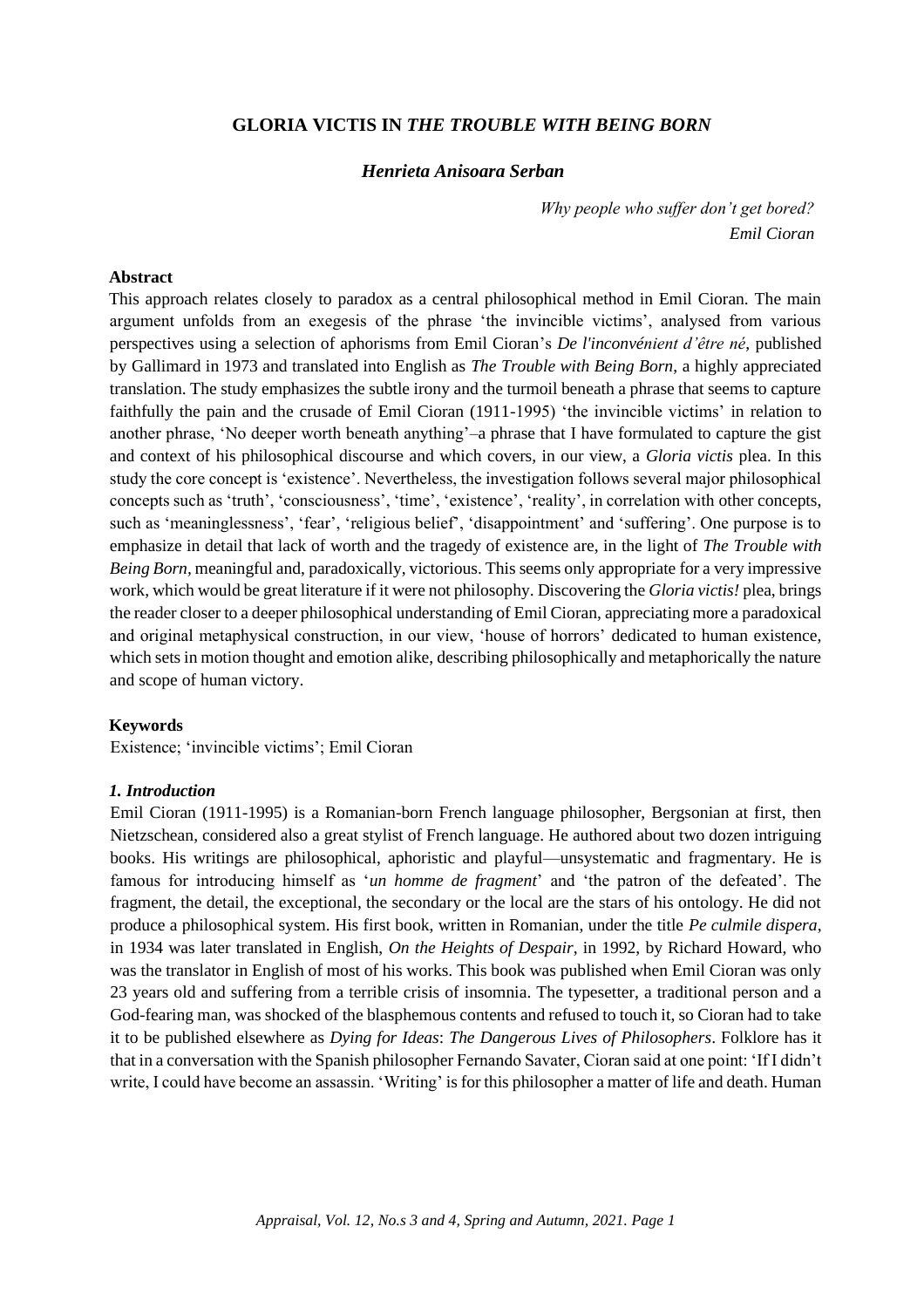existence, at its core, is endless anguish and despair, and writing can make things a bit more bearable. 'A book', said Cioran, 'is a suicide postponed'.

Emil Cioran was not a philosopher interested in conceiving a philosophical system; he considered the system 'the worst form of despotism (…), in philosophy and in everything'. However, there is a noticeable (strange) unity of his work, built around the idea that reality is downright 'lunacy' and that knowledge cannot elevate man from his petty and limited condition. This guiding idea is clearly present too in *The Trouble with Being Born,* his first work published in French, in 1987, under the title *De l'inconvénient d'être né,* by Gallimard*.* The quotation displayed on the back cover of the French edition emphasizes the main idea of this perplexing philosophical endeavour '*Aucune volupté ne surpasse celle qu'on éprouve à l'idée qu'on aurait pu se maintenir dans un état de pure possibilité. Liberté, bonheur, espace—ces termes définissent la condition antérieure à la malchance de naître.*', which we can translate, as following: **'**No pleasure exceeds that which one feels at the idea that one could have maintained oneself in a state of pure possibility. Freedom, happiness, space—these terms define the condition prior to the bad luck of being born**.'**

Our approach comprises the paradox, the subtle irony and the turmoil beneath a paradoxical phrase that seems to capture faithfully the pain and the crusade of Emil Cioran's'invincible victims', associated with another phrase that I consider expressive, capturing the context and the gist of his philosophical discourse, 'No deeper worth beneath anything', the two phrases opening, in our view, a paradoxical *Gloria victis* plea*.* This phrase about the ultimate lack of worth is not a quote though, it is not taken from any of his works, but it serves as virtual and all-encompassing dictum that might very well stay next to the intriguing title phrasing, *The Trouble with Being Born,* above the entrance into an 'Emil Cioran Library', if there has ever been one*.*

As we have shown in a conference early this year, the preoccupation with the paradoxical exclamation *Gloria victis!* is consonant with the interest for the centrality of the paradoxical meaning, relevant in human culture and for human life: *'Gloria victis!'* or, 'Glory to the victim!' is a very interesting puzzle, first and foremost due to the fact that, as far as we studied, this is among the very few Latin idioms without an associated context, without an explanatory narrative. For comparison, in the expression *ab ovo* we have both its meaning, from egg, that is, 'from the beginning', and the contextual explanatory narrative regarding the Roman feast starting with eggs and finishing with the fruits (apples). Therefore, in what concerns *Gloria victis!,* it is as if this is a universal truth; as if man captured through this expression a fragment of truth, a crumb of reality. This study represents one of the first results of a complex research dedicated to the centrality of meaning and paradox within the human ontological mode. These two main characteristics are also the keys to the understanding the nature and the complexity of the singularity of the human ontological mode. '

We discuss the 'invincible victims' and the paradoxical dimension of Emil Cioran's philosophy considering the paradox a self-contradictory statement, with a more important role in literature and philosophy than simple wit, capturing the complexity of existence. The definitions of the paradox indicate as main characteristics, contradiction and self-contradiction, antinomy, a co-existence of contradictory logical elements in a statement. In culture, a central reference is found in William Shakespeare's *Macbeth* where the witches describe the battle lost and won at the same time ('When the battle's lost and won', says the second witch in the first scene of the play, 1. 1. 4). In other words, the effects of a victory may be far too costly and, eventually, ruinous. In logic, the contradiction underlines the complexity of knowledge, the clash between knowing and believing, the limits of human knowledge etc.. One may recall the famous paradox mentioned by G. E. Moore in a conference, 'Outside it is raining but I do not think it's raining'. Bertrand Russell's paradox relates to set-theoretical paradoxes: considering in its entirety the set of all sets that are not members of themselves it (that all-encompassing set) appears to be and not to be a member of itself: this is a paradoxical situation. In political philosophy, for instance in Derrida, the notion of 'unforgivable' is crucial in founding new forms of forgiveness*.*

However, the purpose of this interpretation is to emphasize that lack of worth and the tragedy of existence are, in the light of *The trouble with being born,* on the contrary, meaningful and, paradoxically, victorious. In this study, each of the fragments chosen and presented in the selected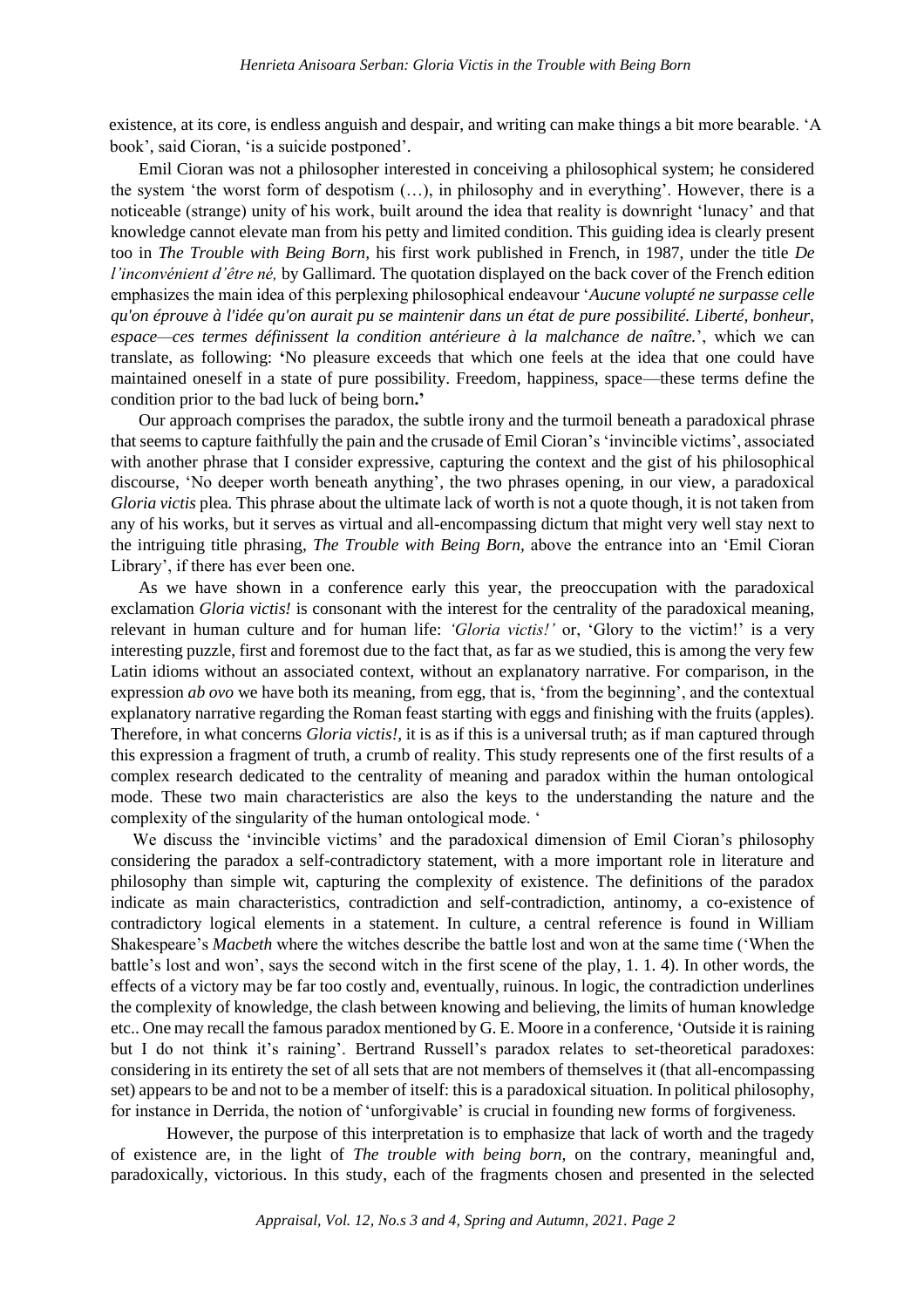quotes bear witness to the fact that Emil Cioran confronts philosophical thought with a paradoxical ontology. This seems only appropriate for a very impressive work, which would be great literature if it were not philosophy: almost a philosophical system, but only if seen as a house of horrors dedicated to human existence, which sets in motion everything else.

At the very beginning of the book titled '*The trouble with being born'* we find out that existence is bound to the realm of worthlessness, to futile things, while reality is downright 'lunacy' and that knowledge cannot elevate man from his petty and limited condition: 'There is a kind of knowledge that strips whatever you do of weight and scope: for such knowledge, everything is without basis except itself. Pure to the point of abhorring even the notion of an object, it translates that extreme science, according to which doing or not doing something comes down to the same thing, and is accompanied by an equally extreme satisfaction: that of being able to rehearse, each time, the discovery that any gesture performed is not worth defending, that nothing is enhanced by the merest vestige of substance, that 'reality' falls within the province of lunacy. Such knowledge deserves to be called posthumous: it functions as if the knower were alive and not alive, a being and the memory of a being. 'It's already in the past,' he says about all he achieves, even as he achieves it, thereby forever destitute of the present. 'Unmaking, decreating, is the only task man may take upon himself, if he aspires, as everything suggests, to distinguish himself from the Creator.'

We should capture and emphasize this terrible, glorious arrogance of the human being: the whole philosophical discourse unfolds from this perspective of man vindicating to 'distinguish himself from the Creator', not in the sense that man does not want to be a Creator, but he aims to be original (to be more than a modest resemblance of a Creator) and fails, his works being rather acts of unmaking, while his creative, astute and conscious relation to everything else is both lucid and disappointing.

Everything is profoundly thought and everything is profoundly felt, to the point that thought meets poetry. After all, artful expressions signal *Holzwege* towards startling thought. It is for us unsurprising that Emil Cioran wrote with unrestrained admiration about a poet such as St John Perse (Alexis Leger, St Leger, 1887-1975) developing the 'film' of the whirlwind of the plenitude of which Cioran himself was no stranger, whenever he described the metaphysical downfalls of existence. In turn, the poet famously called him 'the greatest French writer to honour our language since the death of Paul Valéry.'

#### *2. Glory? What glory?*

Existence is unbearable and one 'cannot live otherwise than dying'. This is the representative image for Emil Cioran works. This is truly a thinker embraced by myriad shades of pain … any attempt to delineate the keywords of his works sends us into the vicinity of failure, disease, futility, agony, alienation, absurdity, illusion of change, decay as a main law of the tyranny of history, awareness as curse and cruelty of divinity, reason as plague and even boredom as a symptom of the meaninglessness of life. The human beings are the 'invincible victims' who have to constantly face these dire straits of meaninglessness, absurdity, decomposition etc. and overcome them moment by moment in a crucially trying ontological becoming.

As we cannot approach here the entirety of his works, then to describe in which ways existence is unbearable is to relate to the aphorisms gathered in *The Trouble with Being Born*. Which is this trouble? The cruelty of being cast into existence offers a quick and substantial answer. The Trouble with Being Born is the following: existing does not entail existence and existence is, in a few words, tragic, painful, futile, illusive, alienating, sickening, disappointing and meaningless. Obviously, these attributes only cover partially the perspective of Emil Cioran and we need to bring to the fore several various relevant aspects, selected 'illustrative moments' in the sickening, painfully excruciating human ontological becoming of these 'invincible victims', which are the human beings*.*

Emil Cioran emphasizes that everything is a game, which has its metaphysical relevance: 'Everything is a game: without such a revelation, the sensation we haul through our usual lives would not have that characteristic stamp our metaphysical experiences require to be distinguished from their imitations, our discomforts. For every discomfort is only an abortive metaphysical experience. 'It is clear that for Emil Cioran all human beings are defeated beforehand at this deceitful game of existence. There no 'winning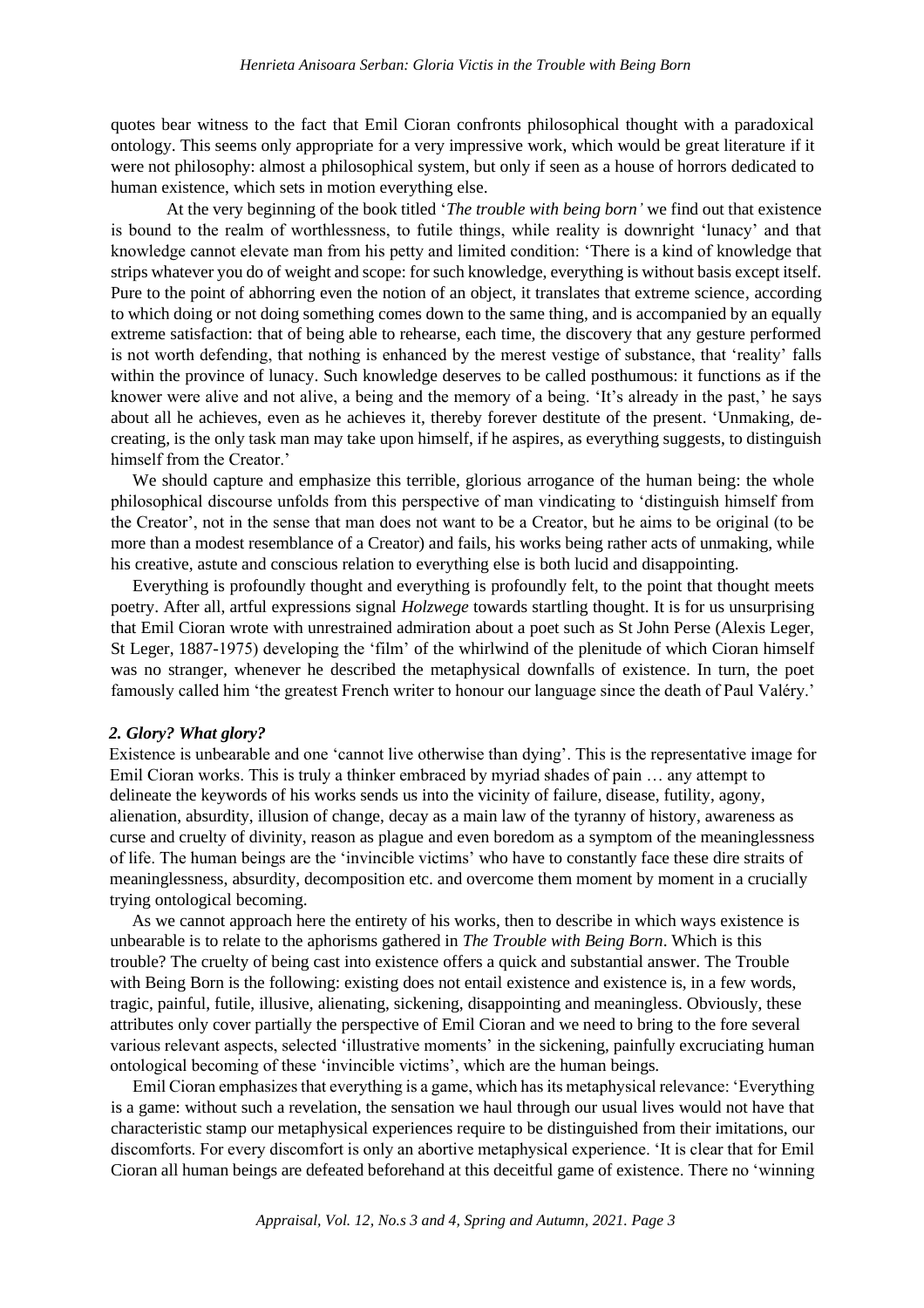hands'... This is one reason why he writes: "Ever since I was born'—that since has a resonance so dreadful to my ears it becomes unendurable.' Birth is an indictment, one so terrible that whoever understands it will not catch much sleep. However, at a closer investigation we discover that a sort of *Gloria victis!* vibe lies beneath all tragedy and existence, luring man back in, despite lucidity, reason, thought, with despised emotion and hope*.*

*The Trouble with Being Born* stays in the fact that existence is a tragic and beautiful (the same way death is so beautiful for the Romantic thinker) pirouette into the paradox. It relays on a deeper understanding of the self—conflictual impression left by lucidity into human life. Human *existence* unfolds between the various, inconsequential, human developments landing either in meaningless vanity or in failure. As in a deep meaningless and serene sleep and, at the other extreme of existence, as in the perfect existential nightmare, human life has the co-ordinates of a self-deceiving highly mediated meaning and lucid tragedy, that is, we move between tragedy and more tragedy.

Only that tragedy, along with the accompanying suffering, is always interesting and glorious. In this interpretational perspective, we identify and emphasize here probably the clearest set of thoughts describing what the mysterious Latin phrase *Gloria victis* means, understood in a philosophical perspective. Emil Cioran explains it: 'Since we remember clearly only our ordeals, it is ultimately the sick, the persecuted, the victims in every realm who will have lived to the best advantage.' The others the lucky ones— have a life, of course, but not the memory of a life. Even more, the philosopher talks about 'invincible victims', a very surprising phrase not because it is oxymoronic and paradoxical, which it is, but because it is not consistent with the bleak tone of his aphorisms in *The Trouble with Being Born*  (and in his work, as a whole, since *The Trouble with Being Born* could be considered as a metonymy for Emil Cioran's work).

At the same time, one may notice that it offers a solution to the whole trouble of existence, which is even more surprising: 'The only way of enduring one disaster after the next is to love the very idea of disaster: if we succeed, there are no further surprises, we are superior to whatever occurs, we are invincible victims.' Thinkers! Such opportunists of 'collapses' and 'miracles': 'A poor wretch who feels time, who is its victim, its martyr, who experiences nothing else, who is time at each moment, knows what a metaphysician or a poet divines only by grace of a collapse or a miracle. 'There is glory in living; against the ripples of disasters, suffering, sickness, decomposition, absurdity or meaninglessness'.

#### *3. Everything exists; nothing exists*

One of the aphorisms included by Emil Cioran in *The Trouble with Being Born* underlines the reversibility of meaning in relation to existence. Human beings have to overcome the illusory dimension of their existence: *'Everything exists; nothing exists'.* Either formula affords alike serenity. The man of anxiety, to his misfortune, remains between them, trembling and perplexed, forever at the mercy of a nuance, incapable of gaining a foothold in the security of being or in the absence of being.'

The philosophical discourse is criss-crossed by time related despair; here is a troubled relationship with time, a present but despised anxiety for security, the past always taking hold of the present and the future conspiring to make everything as futile as it is uncertain.

As following, we may delineate the main dimensions of existence, according to Emil Cioran and thus we identify more illustrative moments for the facets of meaningful –meaninglessness of being and its associated 'Gloria victis' perspective.

Man is an arrogantly inquiring being and when he is lucid, he is bound to suffer. From these aspects unfold all the other characteristics of human existence. We identify a recurrent preoccupation with truth, a rather destructive ingredient, though: 'We can endure any truth however destructive, provided it replaces everything, provided it affords as much vitality as the hope for which it substitutes.' The status of knowledge and science are obviously related to this vision of truth: 'Nescience is the basis of everything, it creates everything by an action repeated every moment, it produces this and any world, since it continually takes for real what in fact *is not.* Nescience is the tremendous mistake that serves as the basis of all our truths; it is older and more powerful than all the gods combined. 'Thus, we should also emphasize 'corruption': 'Every phenomenon is a corrupt version of another, larger phenomenon: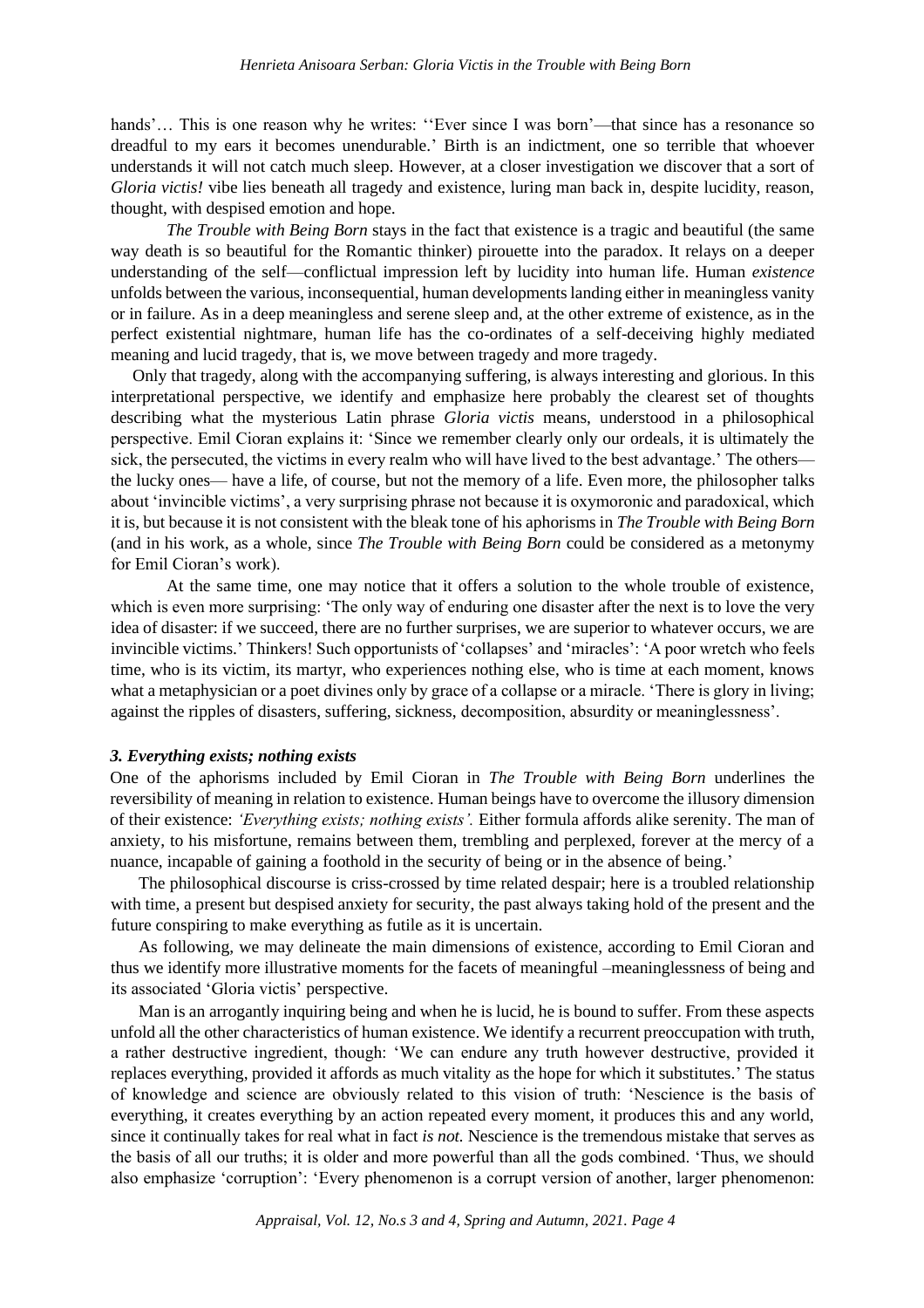time, a disease of eternity; history, a disease of time; life, again, a disease of matter. Then what is normal, what is healthy? Eternity? Which itself is only an infirmity of God.'

The consequence is disappointment, provided that truth itself has this gift. 'As a general rule, men expect disappointment: they know they must not be impatient, that it will come sooner or later, that it will hold off long enough for them to proceed with their undertakings of the moment. The disabused man is different: for him, disappointment occurs at the same time as the deed; he has no need to await it, it is present. By freeing himself from succession, he has devoured the possible and rendered the future superfluous. (...) Illumination, that lightning disappointment, affords a certitude which transforms disillusion into deliverance. 'And also: 'My faculty for disappointment surpasses understanding'.

Besides, 'occurrence', as modest as it seems conceptually in comparison to 'truth', reveals a limitation, illustrates determination, partiality and, thus, on the one hand a theft, in terms of freedom, and a deceit, in terms of the illusive idea that existence implies manifestation linked somehow to worth. Occurrence is merely a stopping point, a sort of marsh, a purposeless prison. Existence harvests its tragic quality from the disconnection from origins and purposefulness alike; so that existence leaves man suspended, alone with oneself. Since being born is to occur amidst the world, man is destined to the whole symphony of the already mentioned litany of attributes and derivatives of tragedy: anxiety, disappointment, failure, 'ne-science', discontent, suffering, alienation etc.

Then there is torment. 'Existence = Torment. The equation seems obvious to me, but not to one of my friends. How to convince him? I cannot lend him my sensations; yet only they would have the power to persuade him, to give him that additional dose of ill—being he has so insistently asked for all this time.'

Finally, there are conscience and a consciousness, troubled, alive, recreated and renewed, which are truly sizing existence: 'Fear creates consciousness: not natural fear but morbid fear. Otherwise, animals would have achieved a level of consciousness higher than ours', and, 'We are not afraid to accept the notion of an uninterrupted sleep; on the other hand, an eternal awakening (immortality, if it were conceivable, would be just that) plunges us into dread. Unconsciousness is a country, a fatherland; consciousness, an exile. As a consequence: 'We dread the future only when we are not sure we can kill ourselves when we want to.'

# *4. A few unexpected aspects of confluence*

We came across a few interesting, yet unexpected confluences of the ideas present in the aphorisms from *The Trouble with Being Born* with certain aphorisms in Lucian Blaga, the first of those, regarding logic:

Logic suffers from a great vice of logic: it believes reality itself to be logical. If it comes up against something that cannot be understood logically, it will maintain that such something does not exist, that it is mere appearance*.* 1

In our view, even the tone, not only the meaning and sense of the phrase, are very similar to what Emil Cioran has to say about logic. For instance, when Emil Cioran says, 'Getting up in the middle of the night, I walked around my room with the certainty of being chosen and criminal, a double privilege natural to the sleepless, revolting or incomprehensible for the captives of daytime logic', he captures this volatile quality of logic, about which Lucian Blaga is meditating as well, in other terms. The same goes for the following aphorism:

<sup>&</sup>lt;sup>1</sup> Editor's note: Lucian Blaga, 1895-1961 is Romania's leading philosopher and second most important poet. This aphorism is in the collection *Stones from My Temple*, 1919. The following one is in *The Élan of the Island*. Both can be found in *Lucian Blaga: Selected Philosophical Extracts*, eds. Angela Botez, R.T. Allen and Henrieta Anisoara Serban, pp. 143 and 147 respectively.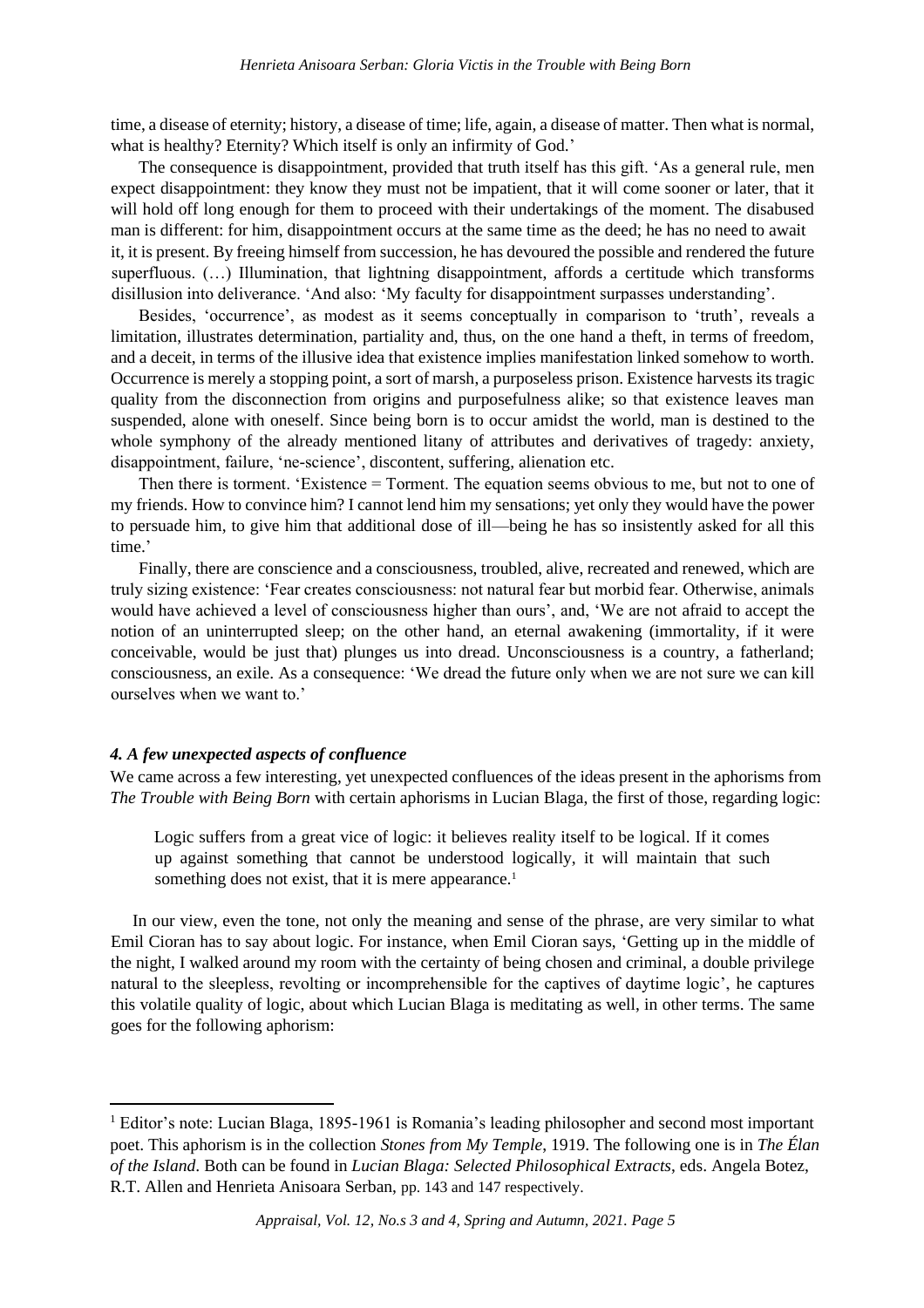Destruction and explosion of syntax, *victory of ambiguity and approximation* [our emphasis]. All very well. But just try to draw up a will, and you'll see if the defunct rigor was so contemptible. An aphorism? Fire without flames. Understandable that no one tries to warm himself at it.

Indeed, we have here a contradiction: the victory of approximation is nearing the idea about the necessity of rigor and the self-irony about the futility of aphorisms. All these have the quality to sum up indicating the relativity of reason, knowledge and logic itself, while precisely this relativity, irony and self-irony trigger a fertility of thought.

However, in another aphorism, when Emil Cioran talks about the meaninglessness of the term *being,*  he talks more or less along the same significant lines, for the relativity of logic represents the foundation for the relativity of meaning, or lack of meaning altogether: 'Whether it is spoken by a grocer or a philosopher, the word being, apparently so rich, so tempting, so charged with significance, in fact means nothing at all; incredible that a man in his right mind can use it on any occasion whatever.'

Another fascinating similarity appears in an aphorism dedicated to truth: 'That truth may also have disastrous influence upon us does not disprove its ideal value, it only proves our weakness: we are like the sick one who cannot stand the fresh, brisk air of the mountains.'

Emil Cioran proved a persistent preoccupation with authenticity of existence, and involvement with one's own existence, too, at occasions explicit, other times, implicit, to be found in Lucian Blaga's aphorisms, too. For illustration, we mention the following:

Truth abides in the individual drama. If I suffer authentically, I suffer much more than an individual, I transcend the sphere of my selfhood, I rejoin the essence of others. The only way to proceed toward the universal is to concern ourselves exclusively with what concerns ourselves.

Lucian Blaga expressed his similar view in the following aphorism:

Those who in order to live need a theory of living, those who in order to be enthused need a theory of enthusiasm, those who in order to become passionate need a theory of passion, those who in order to exist need a theory of existence— ought to leave living, enthusiasm, passion, existence in the hands of the others.

In our interpretation, if Lucian Blaga was ever to comment on the topic of the human being and existence in Emil Cioran (or, specifically on the troubled relation with existence entertained by the philosopher), would have said: 'So many trees, which ruthless winds cannot break, do break under the load of their own fruit.' And, if Cioran were to relate to Blaga he might have mentioned:

Once we step into a cemetery, a feeling of utter mockery does away with any metaphysical concern. Those who look for 'mystery' everywhere do not necessarily get to the bottom of things. Most often 'mystery, 'like 'the absolute, 'corresponds only to a mannerism of the mind. It is a word we should use only when we cannot do otherwise, in really desperate cases. *The Trouble with Being Born*).

Returning to *The Trouble with Being Born,* we may consider the following aphorism as an indication for what Emil Cioran himself, found in a self-reflective mood, might have said of his work:

We get a better hold of ourselves and of being when we have reacted against negating, dissolving books— against their noxious power. Fortifying books, actually, since they provoke the very energy which denies them. The more poison they contain, the more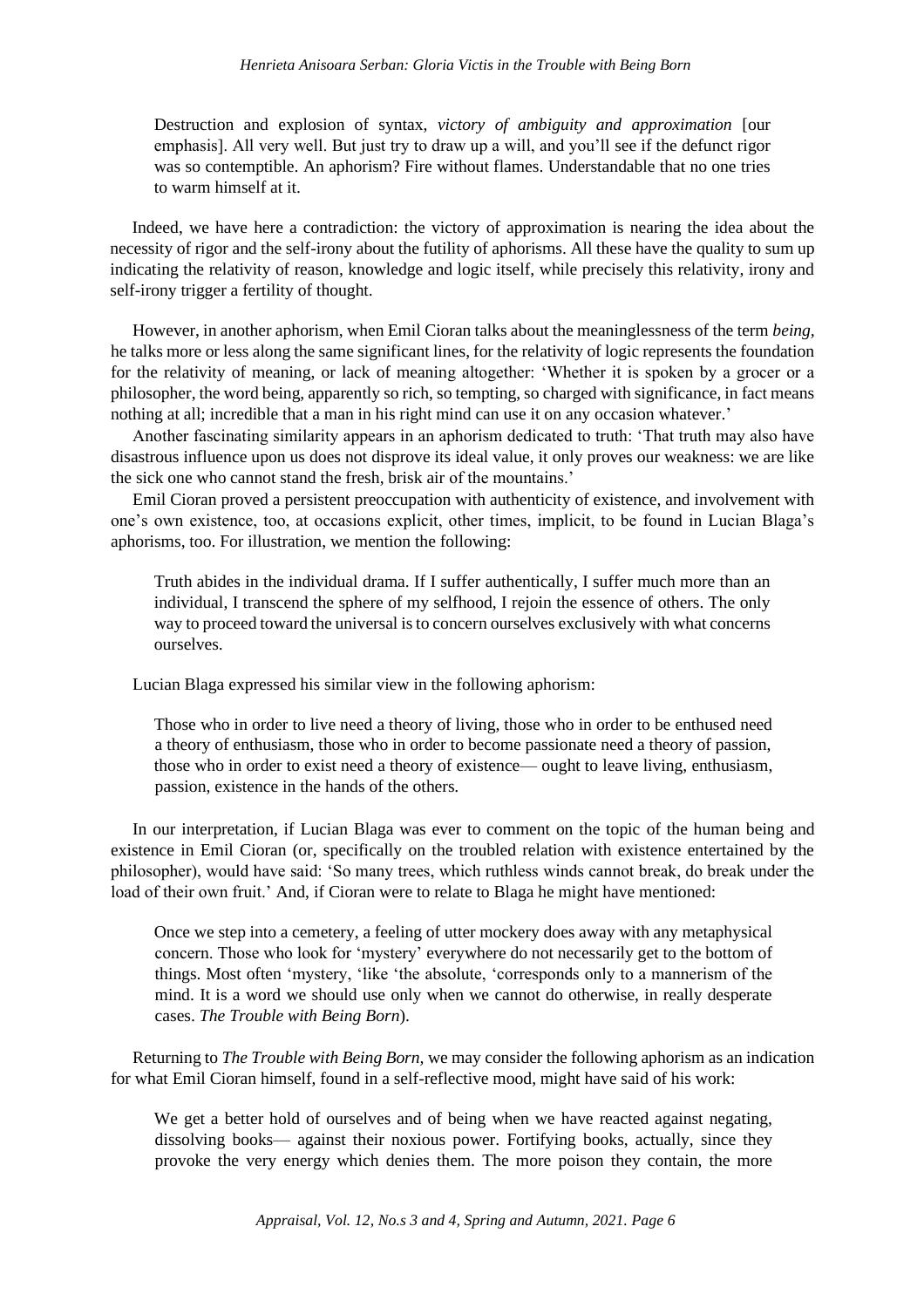salutary their effect, provided we read them against the grain, as we should read any book, starting with the catechism.

### *5. God Is Nowhere; God Is Everywhere*

*Gloria victis* turned more obvious in the struggle of the philosopher with faith, religion and God, within an impossibly difficult relation with Divinity, in the discontent full of resentment with the destructive sense and the lack of meaning assigned for creation. The 'invincible victim' is vocal and strong, not at all perplexed or really defeated by the existential puzzle. The victim rises to fight meaninglessness times and again, often attacking God, 'the unbearable paradise', the fellow believer ('What right have you to pray for me?'), albeit hopeless and quasi-disarmed by the limits of reason, human illusions, human appetite for deceit, 'nescience', futility, meaninglessness etc.

Evoking here several aphorisms is enough to capture the principal traits of Emil Cioran's religious turmoil. First, we need to highlight the vicinity of the religious turmoil (integrant part of the existential turmoil) with suffering, since suffering is an exceptional promoter of understanding:

Suffering opens our eyes, helps us to see what we would not have seen otherwise. Hence it is useful only to knowledge and, except for that, serves only to poison existence. Which, one may add in passing, favours knowledge further. 'He has suffered, hence he has understood.' This is all we can say of a victim of disease, injustice, or of any kind of misfortune. Suffering improves no one (except those who were already good), it is forgotten as all things are forgotten, it does not enter into 'humanity's patrimony' nor preserve itself in any way at all: it wastes itself as everything is wasted. Once again, it serves only to open our eyes. *After certain experiences* [our emphasis], we should change names, since we ourselves are no longer the same.

Suffering is a wide path to 'certain experiences' which trigger philosophical thought. Thus, 'In classical India, the sage and the saint were combined in one and the same person. To have any notion of such a success, we must imagine, if we can, a fusion between resignation and ecstasy, between a cold stoic and a dishevelled mystic.' And when he talks about 'certain experiences' the only considerable ones are personal; he stands alone in his quest for God and a prefiguration or clarification of faith and he is unimpressed by the example of others:

Even if I were to lose my reason, I could never bring myself to that 'uninterrupted prayer' advocated by the Hesychasts. All I understand about piety is its excesses, its suspect outrages, and askesis would not interest me a moment if one did not encounter there all those things which are the lot of the bad monk: indolence, gluttony, the thirst for desolation, greed, and aversion for the world, vacillation between tragedy and the equivocal, hope of an inner collapse…

Emil Cioran rejects convenience in religious matters: 'Appealing, that Hindu notion of entrusting our salvation to someone else, to a chosen 'saint', and permitting him to pray in our place, to do anything in order to save us. Selling our soul to God…'.

The paradox is central to this lane of religious existential investigation, as well; in the following aphorism Cioran indicates the impure path toward purity: ''He who is inclined to lust is merciful and tender-hearted; those who are inclined to purity are not so' (Saint John Climacus). It took a saint, neither more nor less, to denounce so distinctly and so vigorously not the lies but the very essence of Christian morality, and indeed of all morality.

Emil Cioran's anti-dogmatism entertains an endless quarrel with God. As we have previously mentioned, in another paragraph 'eternity is an infirmity of God', he thinks that 'the jealousy of the gods survives their disappearance', that '[w]e long since ceased to believe in the gods, and we no longer offer them sacrifices. Yet the world is still here and stands up to God and 'well-behaved' faith in all occasions, he does not approve of anything, not even the kindness of Jesus Christ, mostly in thoughts such as,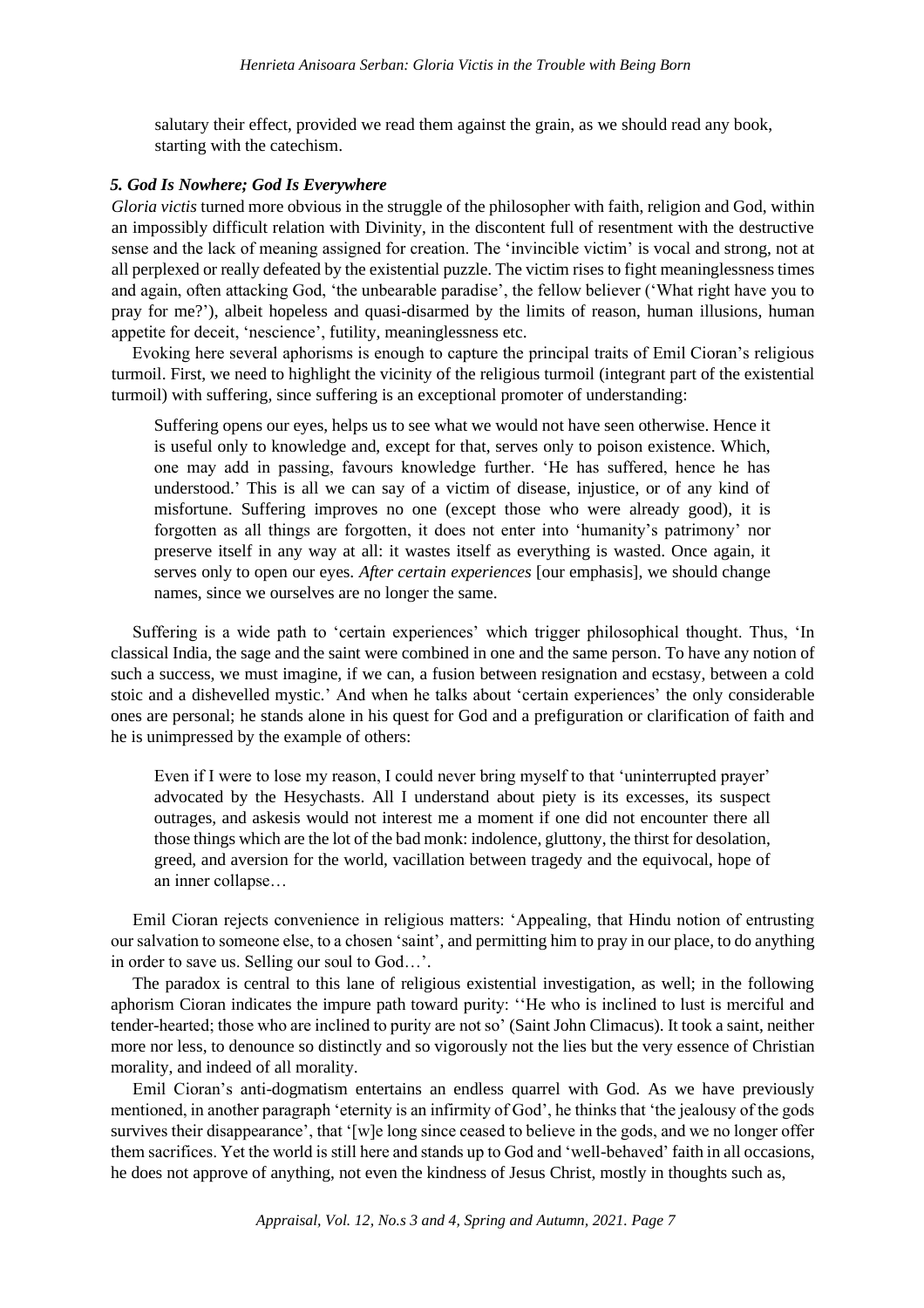The ancient gods ridiculed men, envied them, hunted them down on occasion, harried them. The God of the Gospels was less mocking and less jealous, and mortal men did not even enjoy, in their miseries, the consolation of being able to accuse Him. Which accounts for the absence or the impossibility of a Christian Aeschylus. A good God has killed tragedy.

In a distinct investigation of Emil Cioran's 'anti-theology', Marius Dobre provided a comprehensive interpretation of textual resources found in Cioran's work and of the influences received by Emil Cioran, for instance, from the sceptic philosopher Pyrrhon, in terms of anti-dogmatism, criticism, negativistic attitude and discontent with most facets of religious certitude. Another important influence is considered his professor at the University of Bucharest, Nae Ionescu, although he understood the religious act was a generally human one. The influence of Gnostics (most of all Marcion, emphasized Marius Dobre) is also mentioned and it appears explicitly in the aphorisms in *The Trouble with Being Born*. Their solution to the problem of evil is especially appealing to Cioran: there is 'a primordial Demiurge who failed the act of creation, alongside the idea of a supreme God, entirely good, willing to repair as much as possible the work of his predecessor'. The researcher discusses the similarities and differences between Cioran's anti-theology and Nietzsche's anti-theology, mentioning that Cioran himself had reservation for this comparison. Indeed, we also consider that in Cioran's case the relation to Christianity is much more complex and not simply a 'religion of the weak, of slaves, with a moral built in the detriment of real people, of supermen'. At the same time, we want to emphasize along with Marius Dobre that,

The two must be placed next to each other at least for the fact that they present their ideas in the same essayistic-literary manner. But, the Nietzschean vision of the religious phenomenon, at least that from the Antichrist, constitutes, from my point of view, another case of anti-theology.

This brings us to the next interesting observation concerning the complexities of the relation entertained by Emil Cioran with (Christian) religion and faith. Having emphasized the 'anti – theology' present in Emil Cioran's work, any interpreter is going to be puzzled by the prayer that he wrote and included in 1936 in his *Book of Delusions*. It is important to render it in its entirety:

Prayer in the wind: Protect me, Lord, from the great hatred, of the hatred from which worlds (might) spring. Appease the aggressive trembling of my body and free me from the grip of my own jaws. Let vanish that black dot that lights up in me and spreads in each and every one of my limbs, giving birth to a deadly flame in the endless black burning of hatred. Save me from the worlds born of hatred, set me free of the endless blackness beneath which my heavens die. Open a ray within this darkened night and let rise the stars (once) lost in the thick fog of my soul. Show me the way back to myself, open my path in my thick grove. Come down within me along with the sun and let my world begin.

In the light of this prayer, the relationship with God is direct open and warm, characterized by complete trust. God is the deliverer, the saviour, from the "grip of my jaws", which is a metaphor for sins and He is the hope and the light. He *can* end any darkness and provided that the prayer is fervently requiring for delivery from hatred and darkness, we also easily deduce that God is love and light, that is, salvation, ('Come down within me along with the sun'), spreading 'the thick fog of my soul' and 'my thick grove' (again, the sins and the disbelief). At the same time, He appears as the only guarantor for '(my) heavens', my salvation, rendered as well through the metonymy of a shining soul.

The major significance of the fact that an author like Emil Cioran wrote a prayer is paramount and the contents of this prayer perfectly capture the image of the religious (Christian) attitude and being. In the article published the following year, 'Emil Cioran-between Prometheus and Sisyphus', capitalizing on this paper, the accent was placed on the discovery of the hypostases of the philosopher as believer: either a Promethean image of the daring believer rising against God in search of the authentic meaning of God, believer, religion and, at an extreme, the Sisyphus image of believer, happy fulfilling